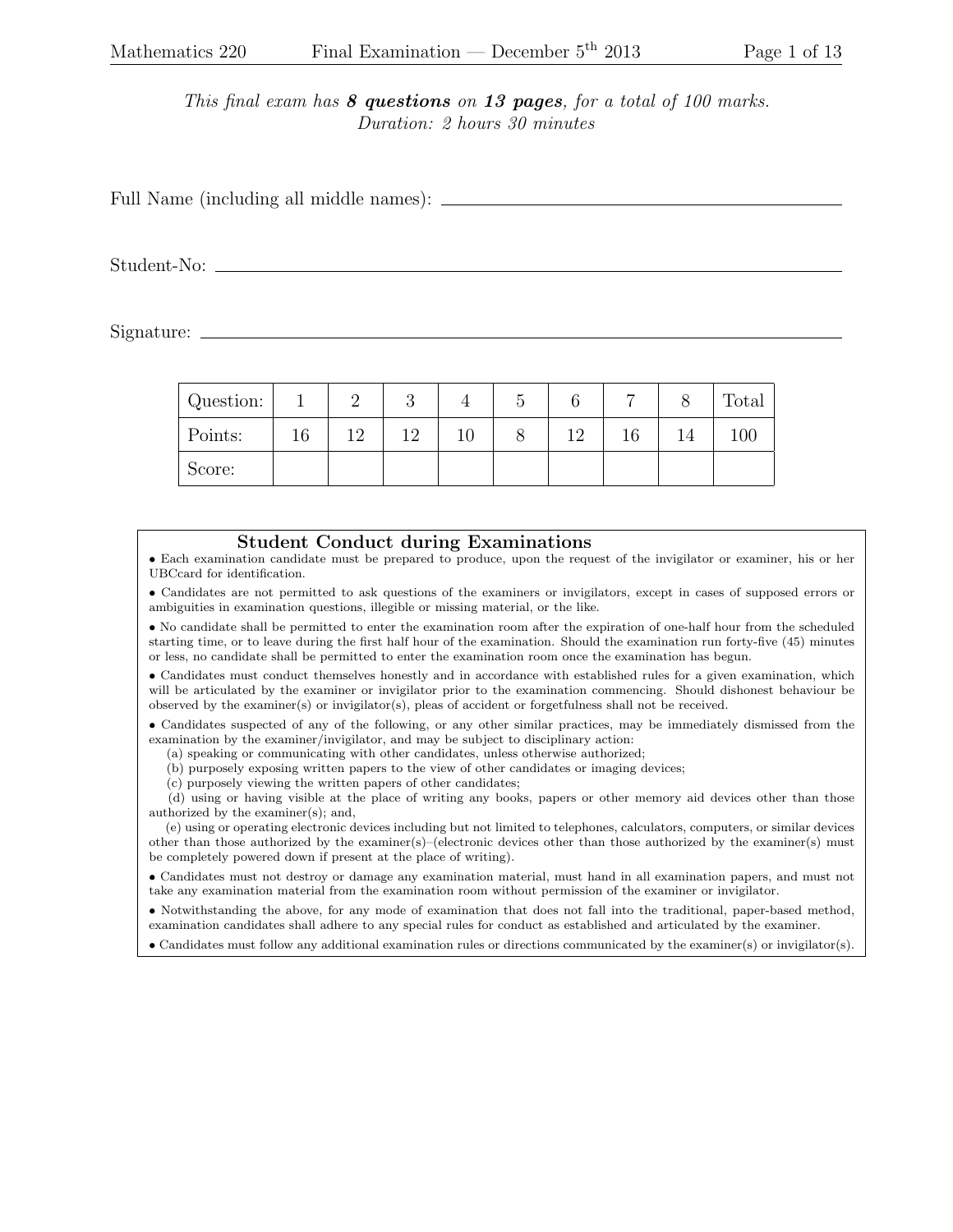## Please read the following points carefully before starting to write.

- In all questions except Question 1, give complete arguments and explanations for all your calculations; answers without justifications will not be marked.
- Write clearly and legibly, in complete sentences. Make sure that the logic of your argument is clear. Remember that you will be graded both on your command of the material and on the quality of your writing.
- This is a closed-book examination. None of the following are allowed: documents, cheat sheets or electronic devices of any kind (including calculators, cell phones, etc.).
- You may not leave during the first 30 minutes or final 15 minutes of the exam.
- Read all the questions carefully before starting to work.
- Continue on the back of the previous page if you run out of space.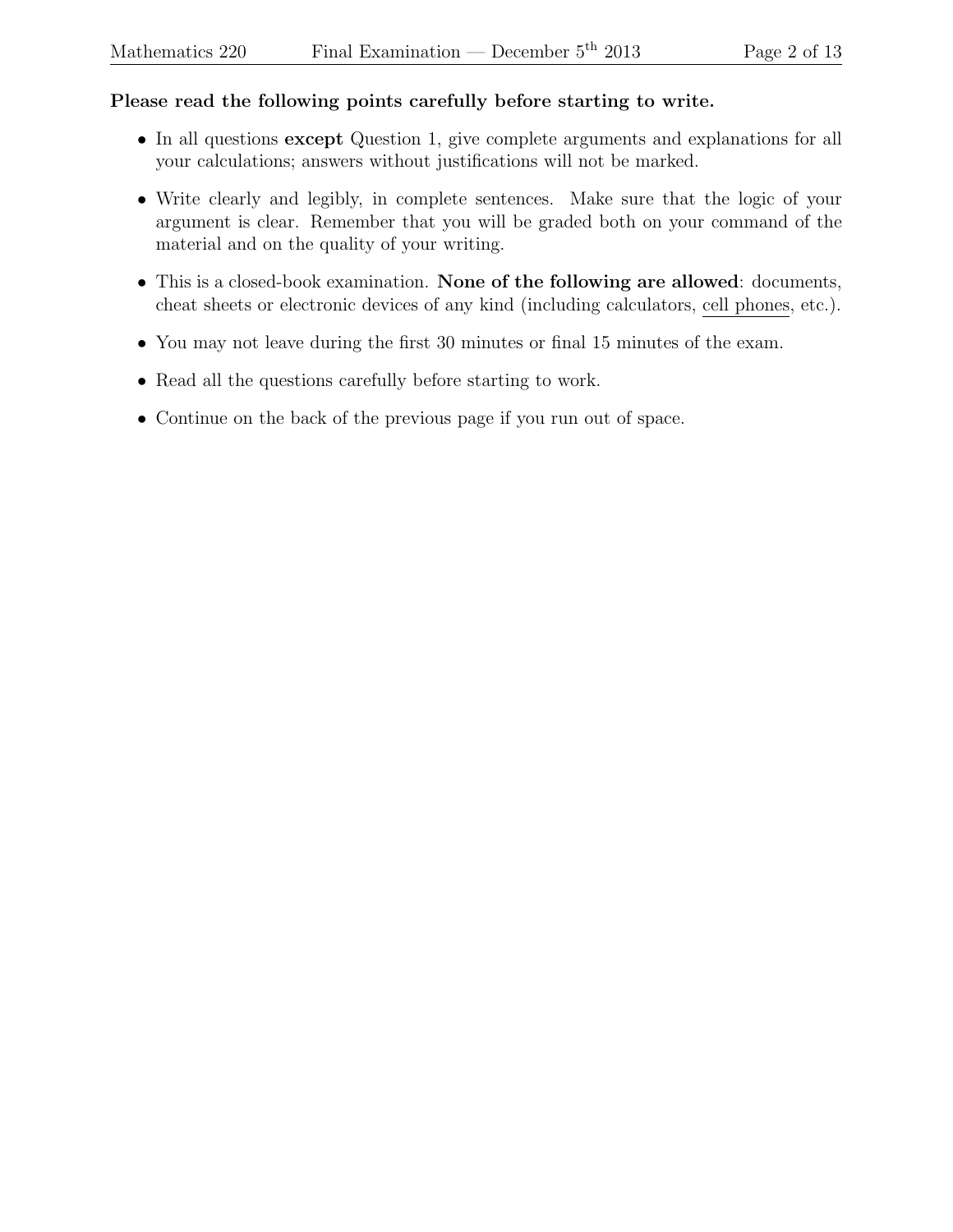- 16 marks 1. Short questions: in this problem, correct answers without explanation are sufficient.
	- (a) (4 marks) State the negation of the following statement:

 $\forall a \in A \exists b \in B \text{ s.t. } \forall c \in A, |a - b| \leq 2 \Rightarrow b + c > 3$ 

(b) (4 marks) Give an example of a non-empty set  $A \subset \mathbb{R}$  with  $A \neq \mathbb{R}$  such that A does not have a least element.

(c) (4 marks) Give an example of a function  $f : \mathbb{Z} \to \mathbb{Z}$  such that f is surjective but not injective.

(d) (4 marks) Give an example of a function  $f : \mathbb{R} \to \mathbb{R}$  and a set  $A \subset \mathbb{R}$  with  $A \neq \mathbb{R}$ such that  $f^{-1}(f(A)) \neq A$ .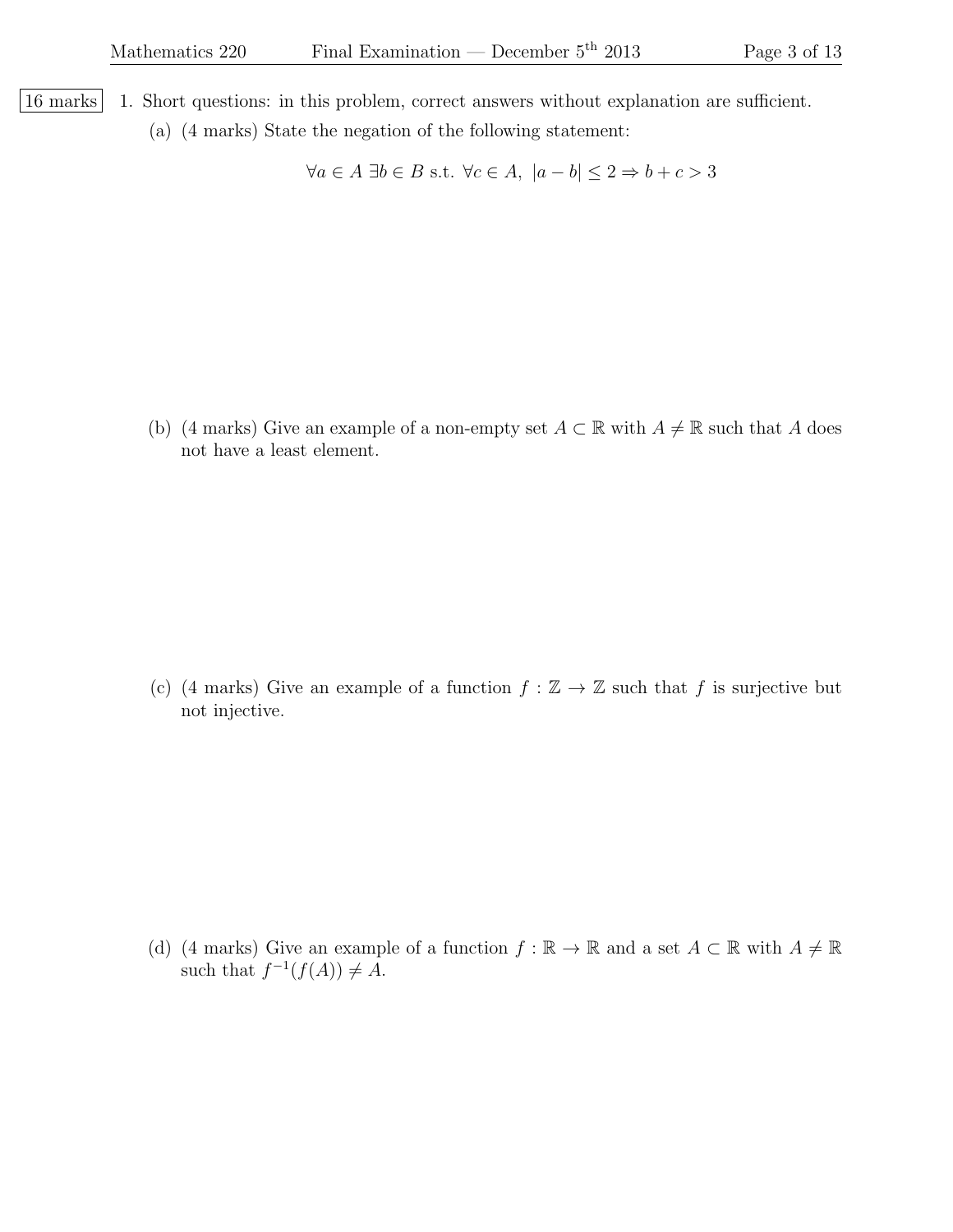12 marks 2. (a) (6 marks) Prove that every real number x satisfies  $x^2 + 4 > |2x - 1|$ .

(b) (6 marks) Prove the following statement:  $\exists x \in \mathbb{R}$  such that  $\forall y \in \mathbb{R}, y \leq x - 1 \Rightarrow$  $y^2 - x^2 \ge 4.$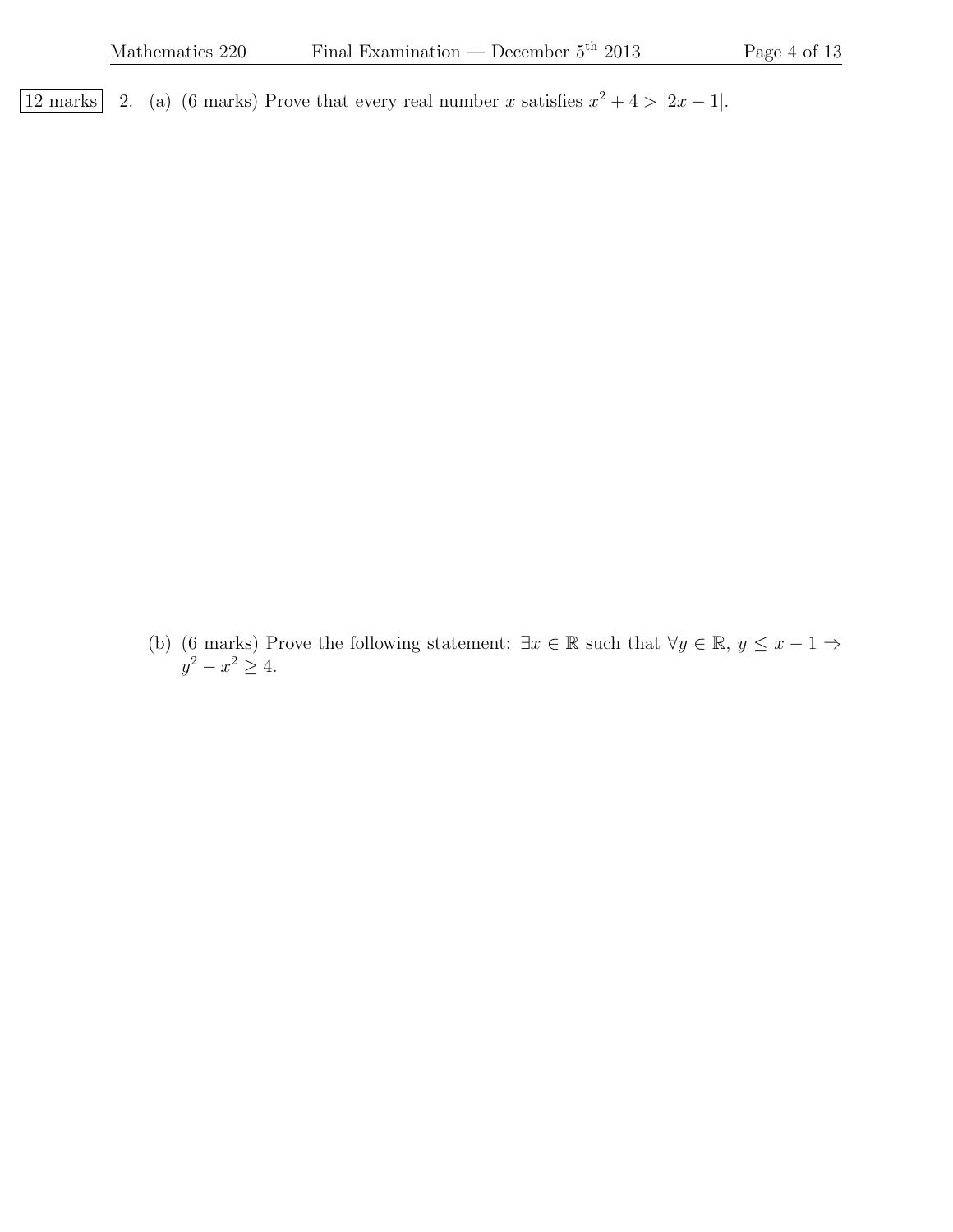$\vert$  12 marks  $\vert$  3. Prove or disprove the following statements:

(a) (6 marks)

 $\forall x \in \mathbb{R}, \forall y \in \mathbb{R}, (\forall z \in (0, \infty) \ x - y \leq z) \Rightarrow x = y$ .

(b) (6 marks) Let  $A, B, C$  be sets, then

 $A - (B - C) \subseteq (A - B) \cup (A \cap C)$ .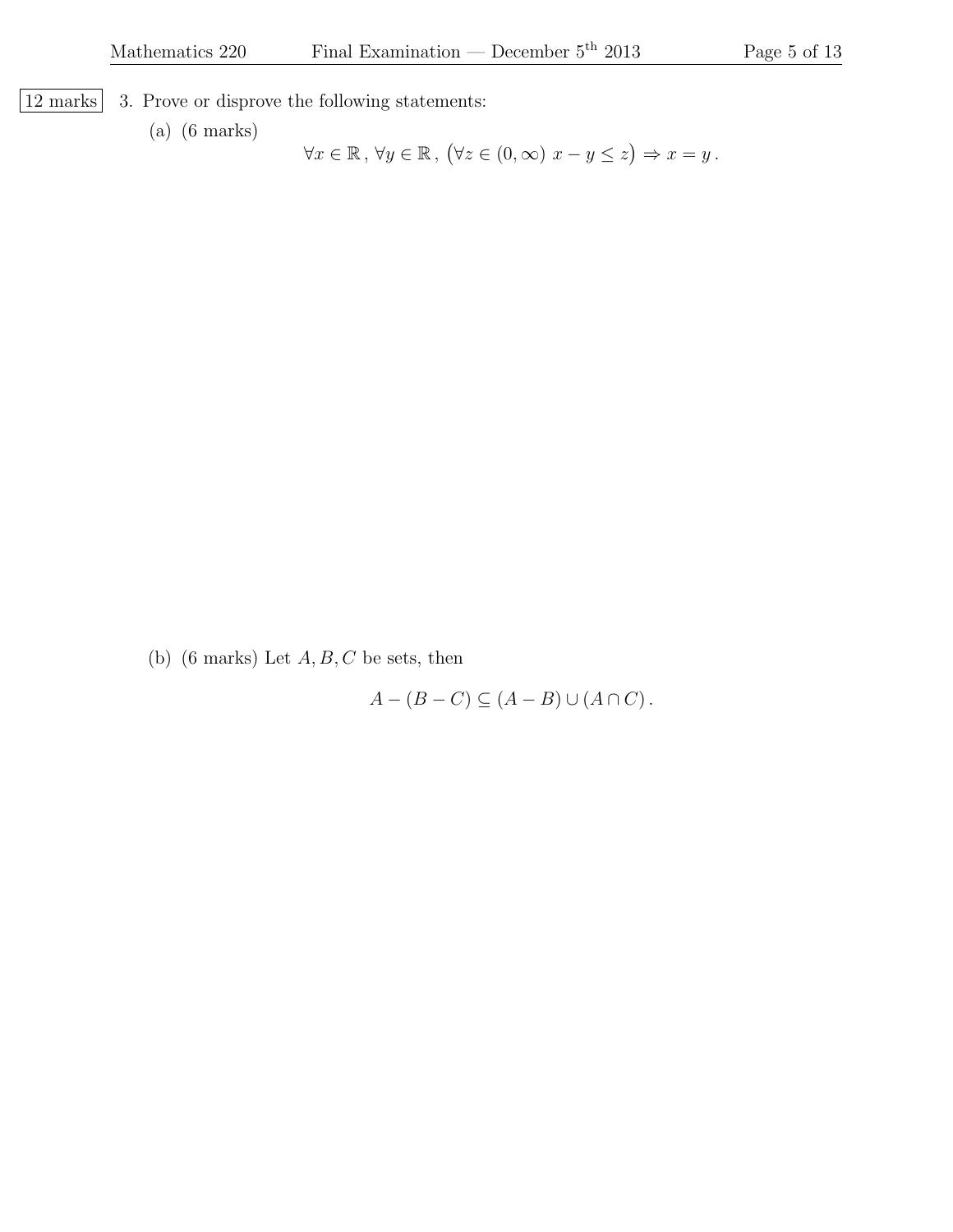10 marks 4. Prove that the number  $\sqrt{2} + 2\sqrt{3}$  is irrational. (In this question, you may use that  $\sqrt{2}$  and  $\sqrt{3}$  are irrational.)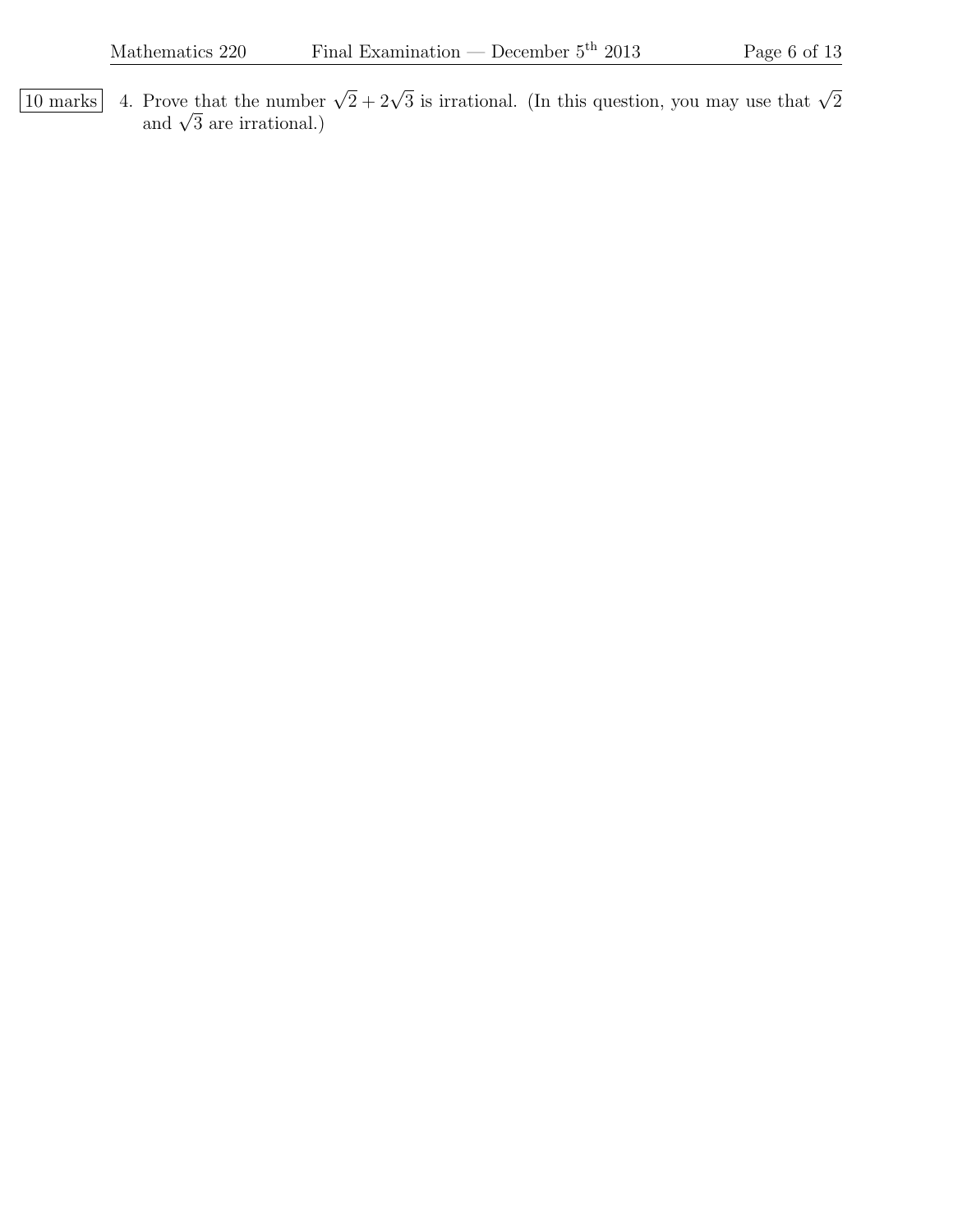This page has been left blank for your workings and solutions.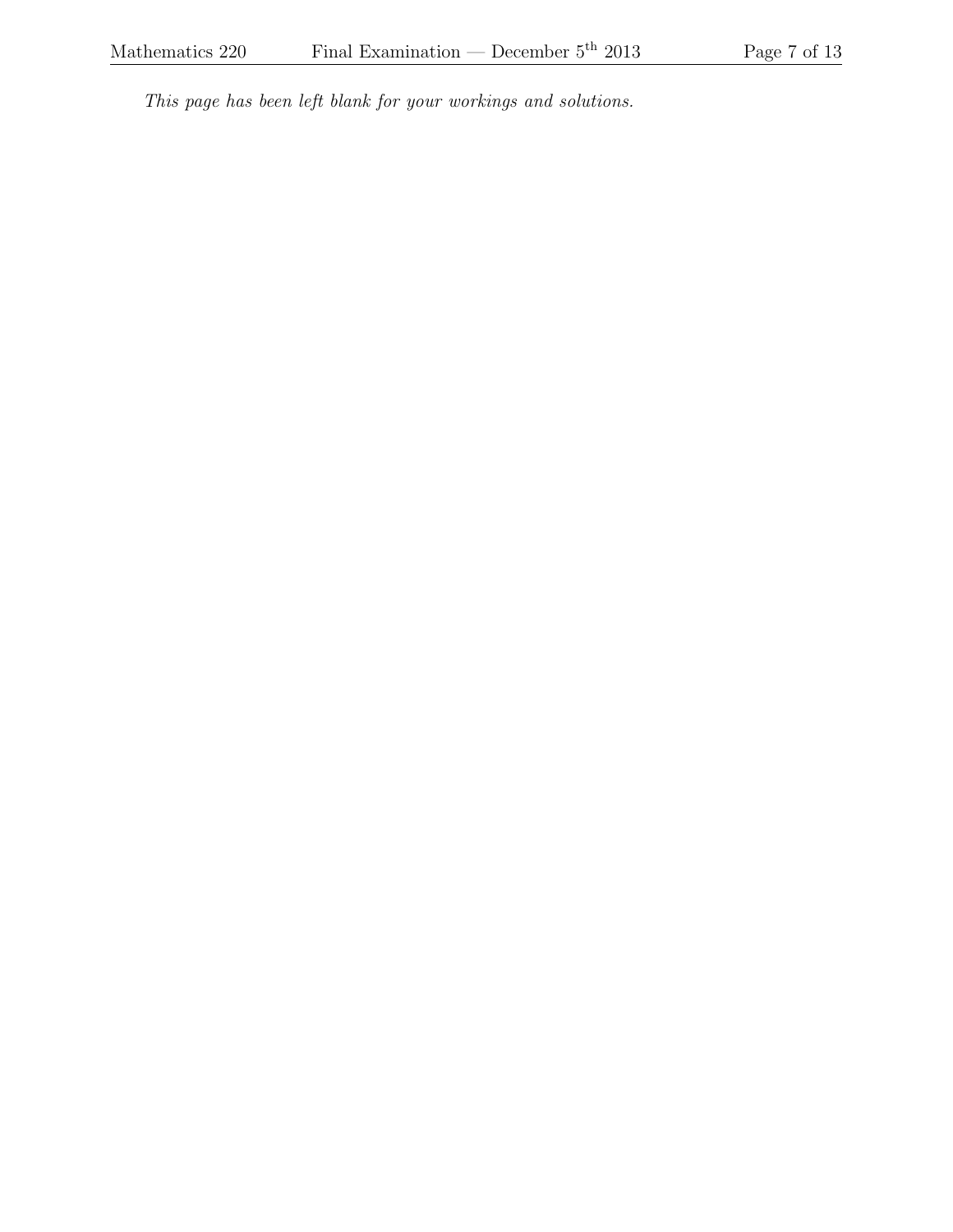8 marks 5. Prove that if  $|A| = |B|$ , then  $|P(A)| = |P(B)|$ .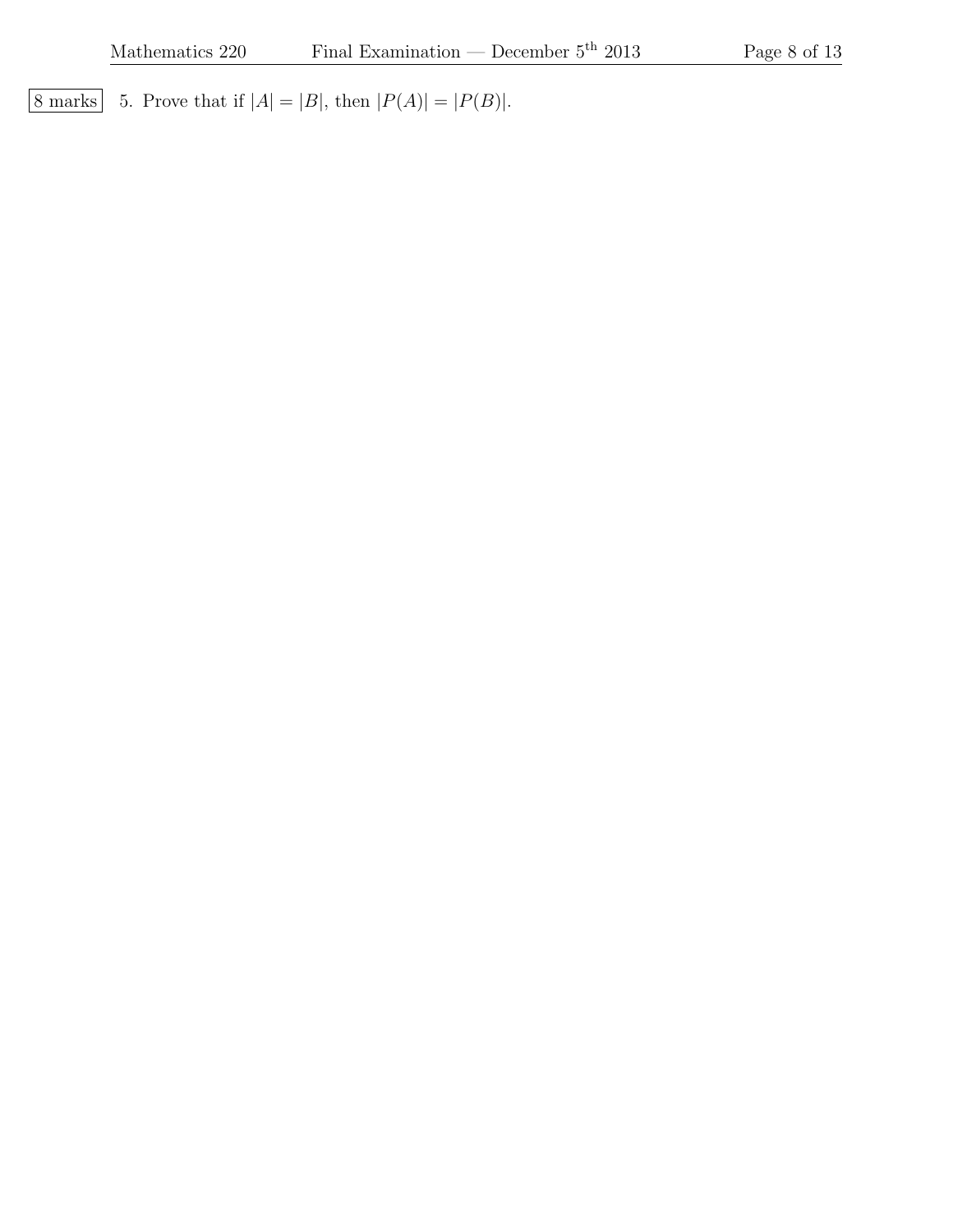12 marks 6. (a) (6 marks) Let  $a, b \in \mathbb{Z}$ . Prove that if  $a \equiv 1 \mod 2$  and  $b \equiv 3 \mod 4$ , then  $a^2 + b \equiv 0$ mod 4.

(b) (6 marks) Prove that  $3/n$  if and only if  $n^2 \equiv 1 \mod 3$ .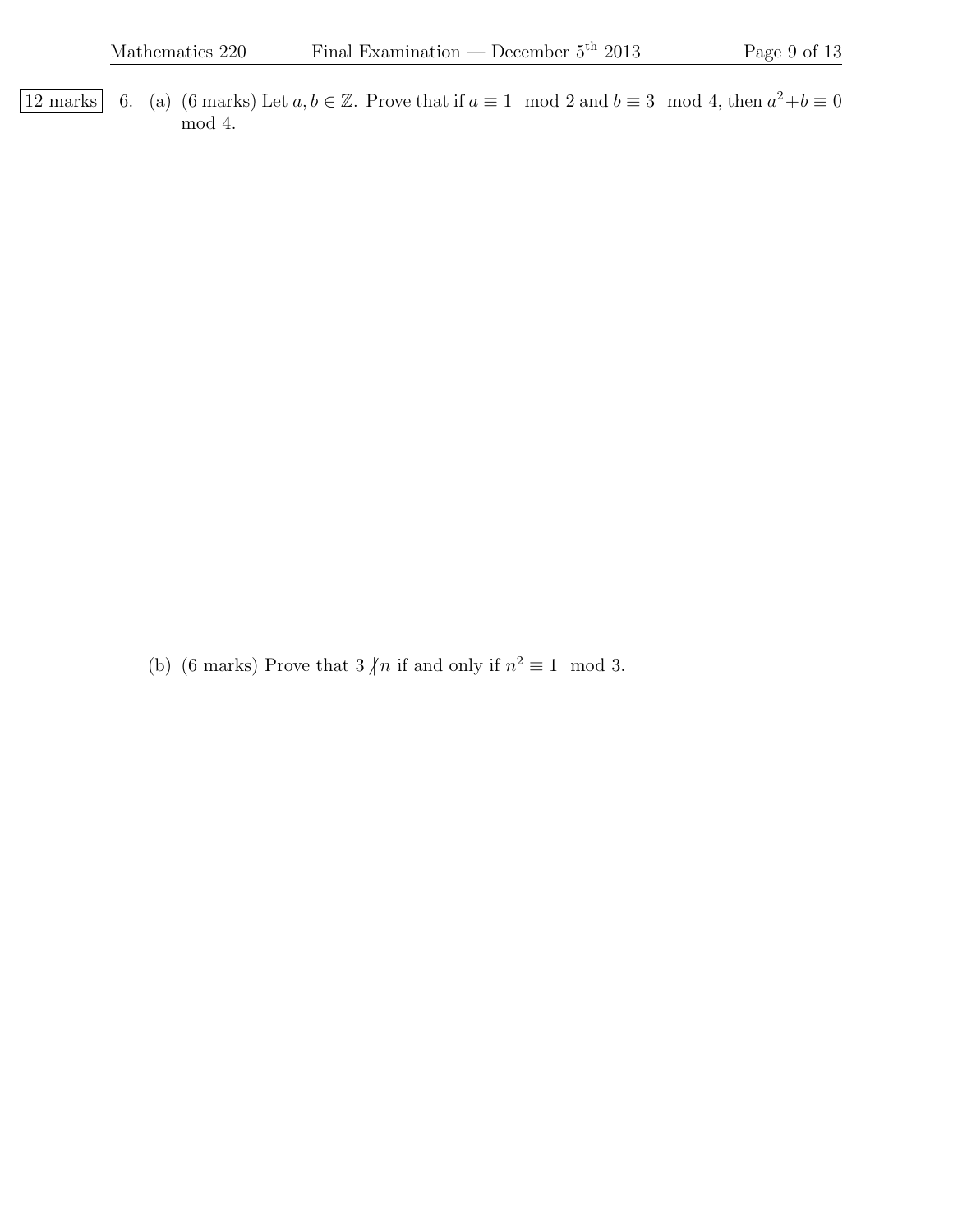[16 marks] 7. Prove by induction.

(a)  $(8 \text{ marks})$  For any non-negative integer  $n$ 

$$
\sum_{r=1}^{n} r(r+1) = \frac{1}{3}n(n+1)(n+2).
$$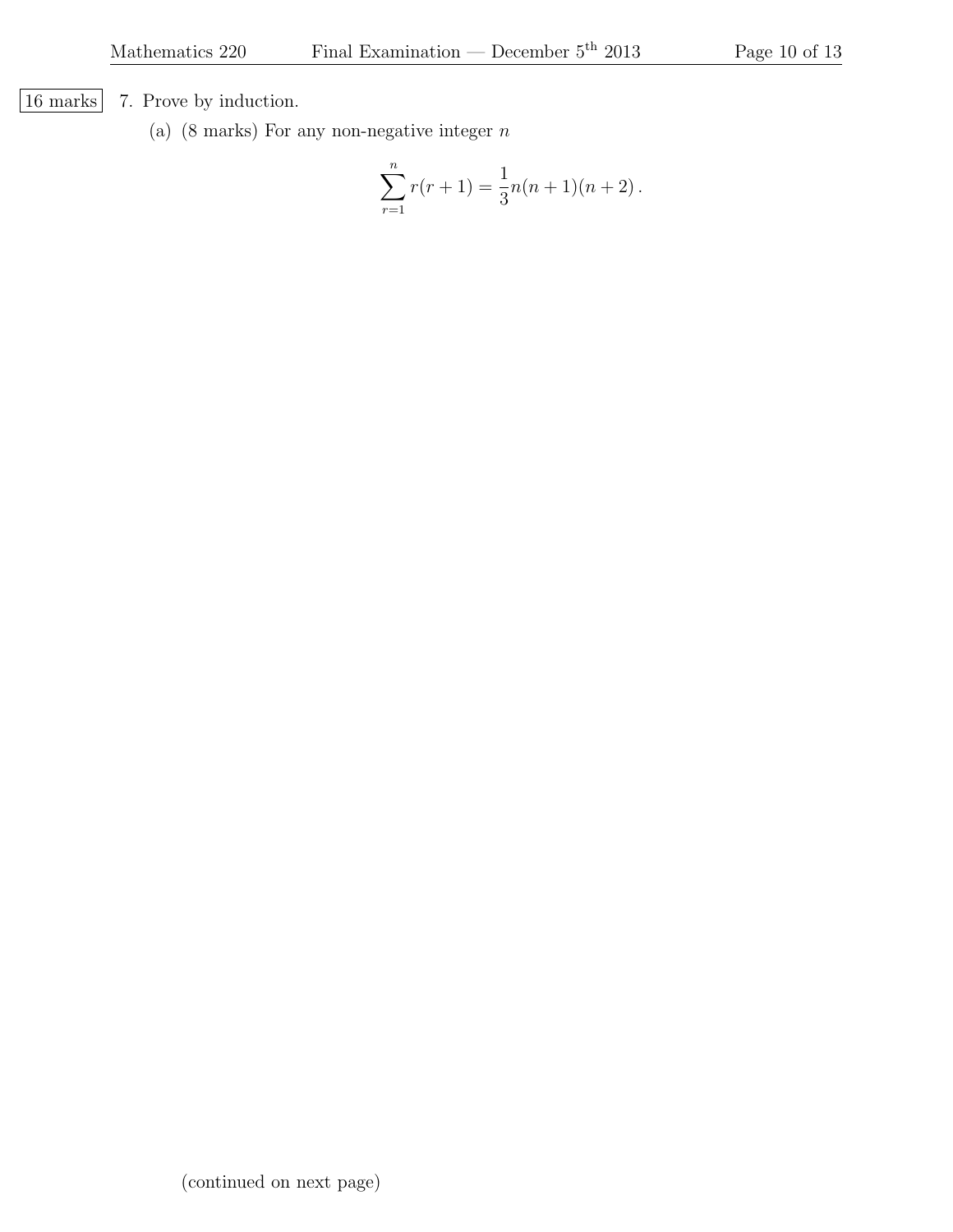(b) (8 marks) For any non-negative integer  $\boldsymbol{n}$ 

$$
\sum_{j=1}^{n} j^2 > \frac{n^3}{10}.
$$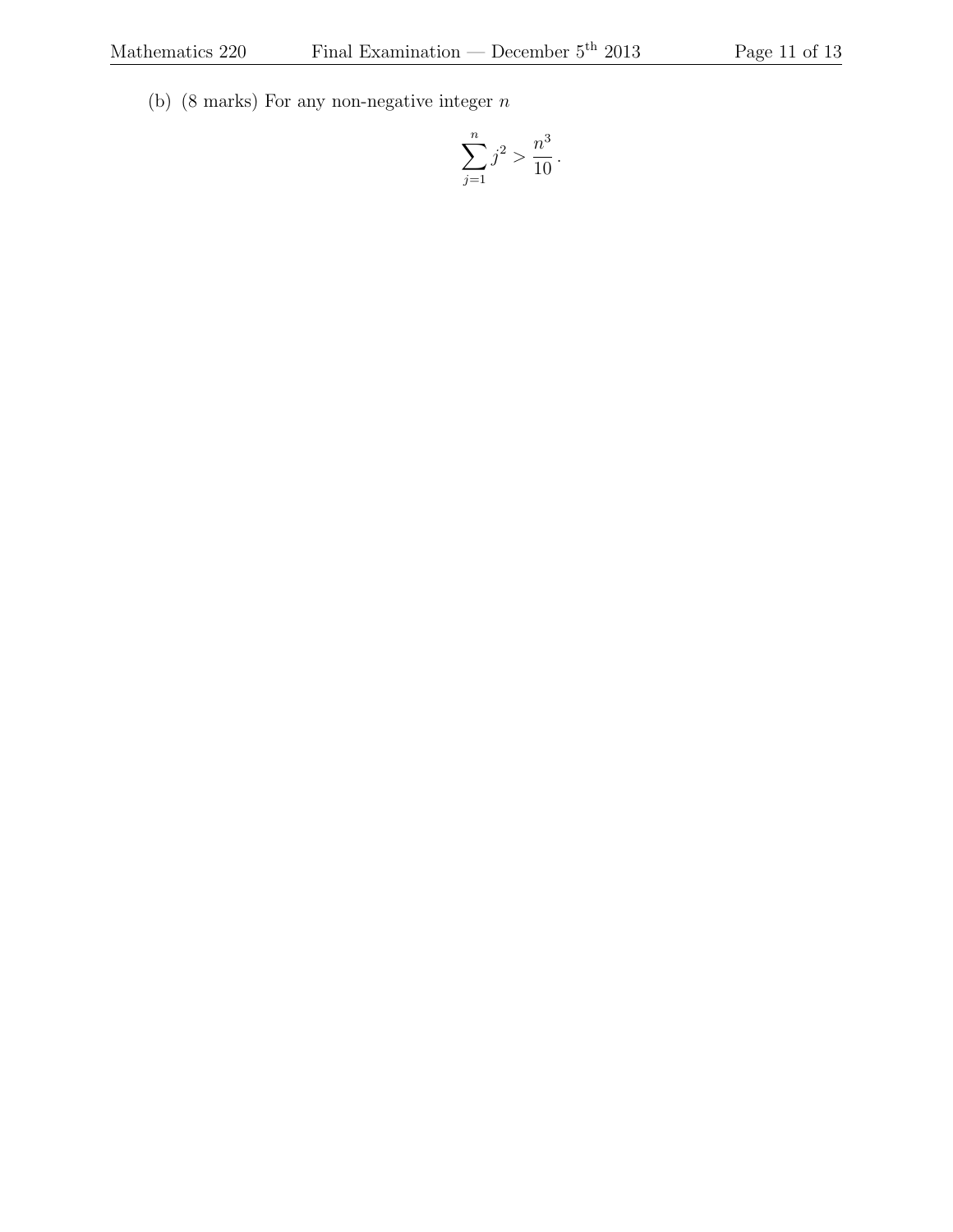14 marks 8. (a) (10 marks) Prove that  $f: (-1,1] \setminus \{0\} \to \mathbb{R}$  defined by  $f(x) = \frac{1}{x} - x$  is a bijection.

(b) (4 marks) Prove that  $|(-1, 1] \setminus \{0\}| = |\mathbb{R}|$ .